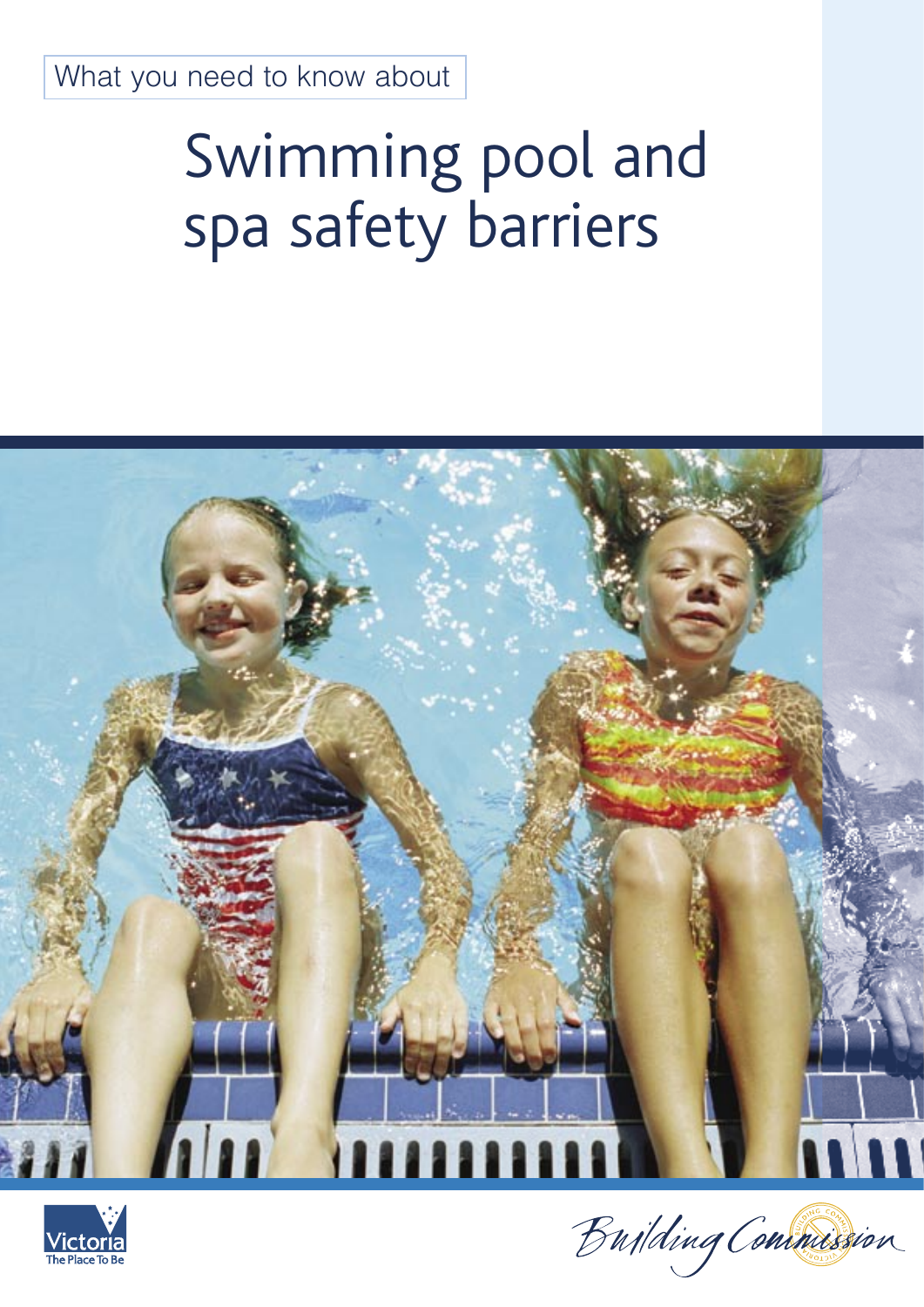Drowning is the most common cause of preventable death for children under five years of age in Victoria.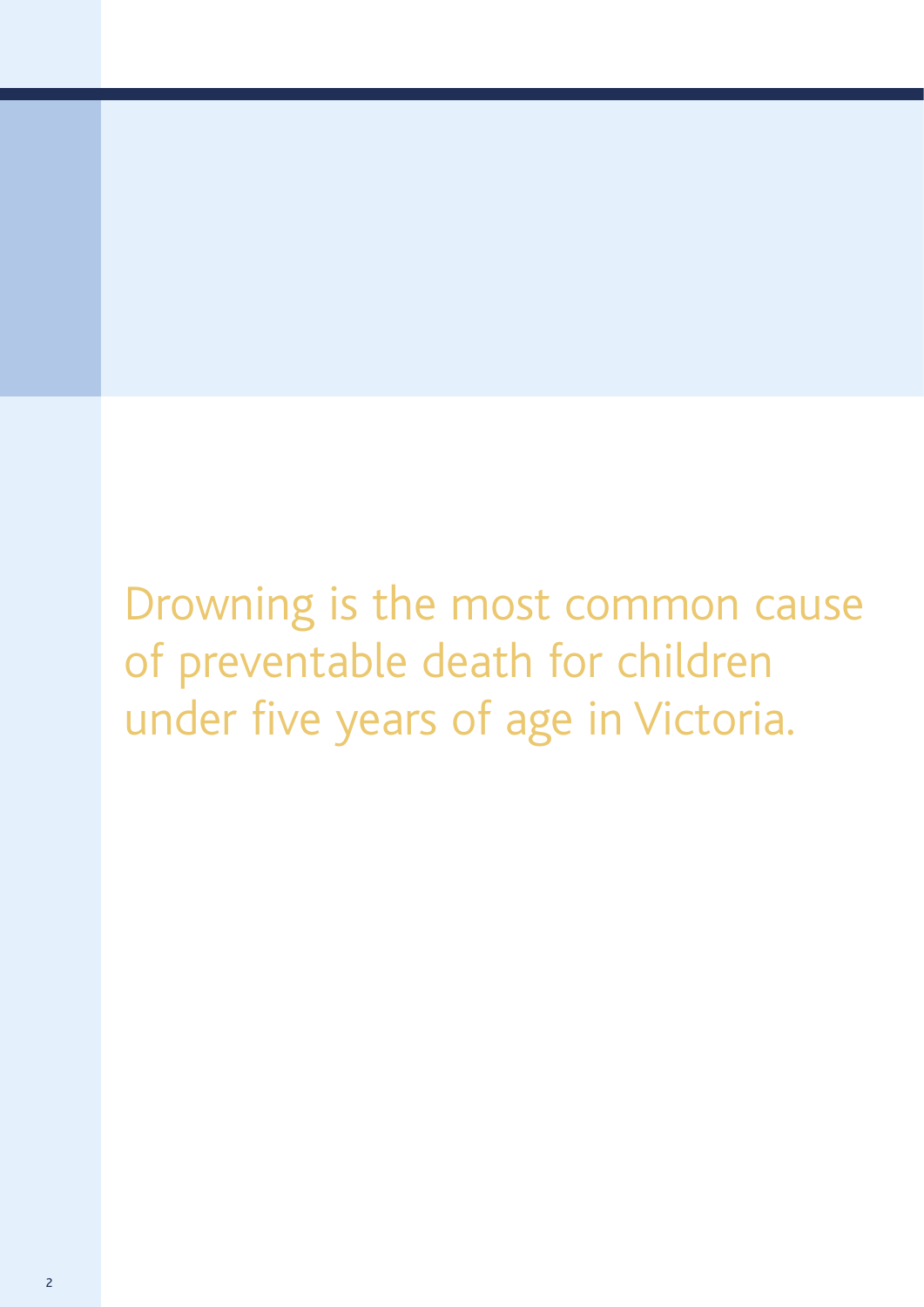

## **What is legally required?**

Swimming pool and spa owners are required by law to meet government standards and regulations. Some of these laws include:

- All swimming pools and spas capable of containing a depth of water exceeding 300 mm (30 cm) must have suitable child resistant safety barriers
- A building permit is required for the construction of all pools (including those above ground) and spas that are capable of containing a depth of water greater than 300 mm. The permit must be issued by a municipal or private building surveyor
- A building permit is required for installing and altering all swimming pool and spa safety fences and barriers including windows, doors and gates that provide access to a pool or spa area
- Suitable child resistant safety barriers must be completed within six months of building work starting on swimming pools and spas
- Any swimming pool or spa fence, barrier, gate or door must be maintained in good working order
- All gates and doors providing access to a swimming pool or a spa must have self-closing and self-latching devices, regardless of when they were built
- It is an offence to prop open any gate or door providing access to a swimming pool or spa.

## **Why legislate?**

Drowning is the most common cause of preventable death for children under five years of age in Victoria. To improve child safety, the State Government have introduced pool and spa safety regulations. All pools and spas must now have safety barriers. If you don't comply with the regulations, you risk the lives of family and friends as well as fines of up to \$5,000.

A fully compliant barrier system can never be considered childproof. **Therefore, proper adult supervision is essential to ensuring the safety of children around a swimming pool or spa area.**

## **What is a swimming pool or spa?**

A swimming pool or spa is any excavation or structure capable of containing a depth of water exceeding 300 mm and used principally for swimming, wading, paddling or the like.

## **What are safety barriers?**

A safety barrier restricts children's access to the area containing a pool or spa. "Safety barrier" refers to a fence, wall, gate or screen, and includes doors, gates, windows, locks, latches, hinges and self-closing devices attached to them.

## **What are safety barriers required for?**

Safety barriers are required for in-ground swimming pools, jacuzzis, indoor swimming pools, above-ground swimming pools, spas, bathing and wading pools and hot tubs.

## **What are safety barriers** not **required for?**

- Structures not used principally for swimming, paddling or wading, including bird baths, fish ponds, fountains, dams and water supply/storage tanks
- Swimming pools or spas not capable of containing a depth of water greater than 300 mm
- Inflatable swimming pools (typically toddler or wading pools) not capable of containing a depth of water greater than 300 mm
- Spas inside a building that are used for personal hygiene, such as a spa bath in a bathroom.

## **What are the penalties for non-compliance?**

The *Building Regulations 2006* (the Regulations) prescribe a substantial fine that could be imposed on an owner or occupier who fails to comply with the swimming pool or spa safety barrier requirements. Local councils are responsible for enforcing the Regulations and can issue on the spot fines for certain breaches.

The *Building Act 1993* (the Act) contains penalties of up to \$10,000 for failure to carry out work in accordance with the Regulations.

An example of non-compliance may be failure to install self-closing or self-latching devices.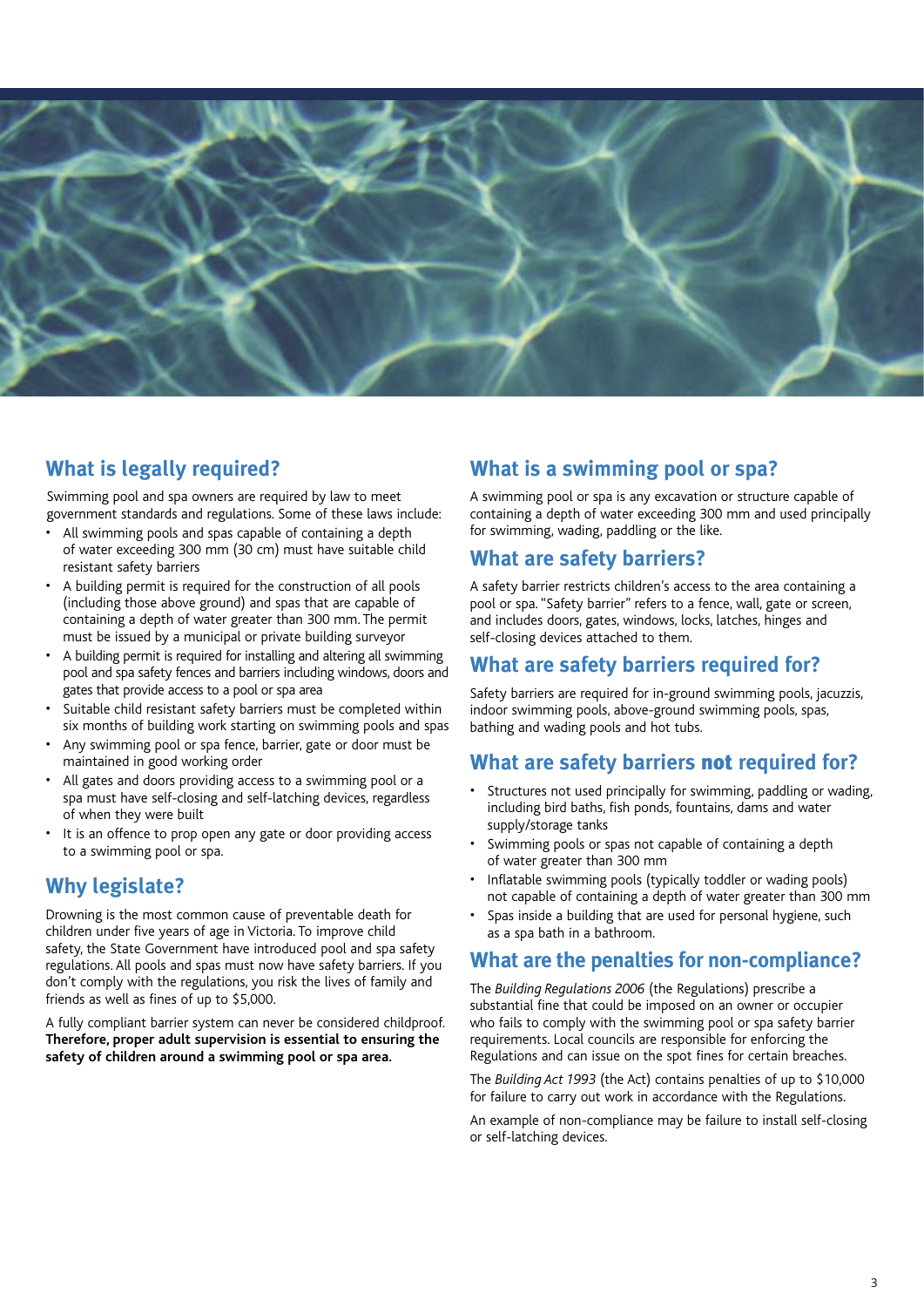## **Is a building permit required to build a pool or fence?**

The Act and Regulations require an owner to obtain a building permit for the construction of all pools (including above ground) and spas that are capable of containing a depth of water greater than 300mm. A building permit is also required for installing and altering all swimming pool and spa safety barriers including windows, doors and gates that provide access to a pool or spa area.

The circumstances where a swimming pool safety barrier/ fence would require a building permit relate to:

- Building work involving the installation of isolation fencing around an existing unfenced swimming pool/spa or
- The relocation and/or extension of a swimming pool safety barrier/fence. This would be classed as new work as opposed to the repair, reconstruction or renewal of an existing safety barrier/fence in the same location as the existing barrier.

The permit must be issued by a municipal or private building surveyor. An application for a building permit must include details of the type and location of all barriers, fences, gates, doors, windows, latches, catches, self-closing devices and fly screens.

If the value of the work for the swimming pool and/or fencing is greater than \$5,000 (including labour and materials) the builder must be registered as a building practitioner with the Building Practitioners Board.

If the building work is a repair, reconstruction or renewal of any part of an existing swimming pool safety barrier/fence you may be exempt from requiring a building permit. In determining whether building work is exempt, the key criteria to consider are:

- The work is for maintenance or renewal purposes only
- The materials commonly used to those being replaced are being used and
- The work will not adversely affect the safety of the public or occupier of the building.

It is assumed that the existing safety barrier/fence being replaced would have complied with the Regulations and that the repair, reconstruction or renewal work would not alter compliance with the Regulations. If you are in any doubt, contact your municipal or private building surveyor.

## **What if you have a previous exemption?**

If you have received an exemption prior to 21 December 2001, you are now required to comply with the current Regulations.

If you are in any doubt, contact your municipal or private building surveyor.

### **How do you comply?**

#### Swimming pools or spas built BEFORE 8 April 1991

Swimming pools or spas constructed prior to 8 April 1991 or where a building approval was obtained before this date, must have safety barriers complying with Part 7 Division 1 of the Regulations. For example, if a building approval (i.e. a building permit) was obtained in March 1991, and the construction of the swimming pool was completed in June 1991, swimming pool safety barriers must comply with Part 7 Division 1 of the Regulations.

A safety barrier may be a wall of a building if:

- a. any door in the wall providing access to the pool area is self-closing and fitted with a self locking or self latching device located at least 1.5 metres above the ground level or internal floor level and
- b. the openable part of any window in the wall:
	- i) is not less than 2.4 metres above the ground of paving immediately external to the window or
	- ii) is not less than 1.5 metres above the floor of the room containing the window or
	- iii) has a catch, bolt or lock located not less than 1.5 metres above that floor level to prevent the window opening more than 125mm or
	- iv) has securely fitted fly screen.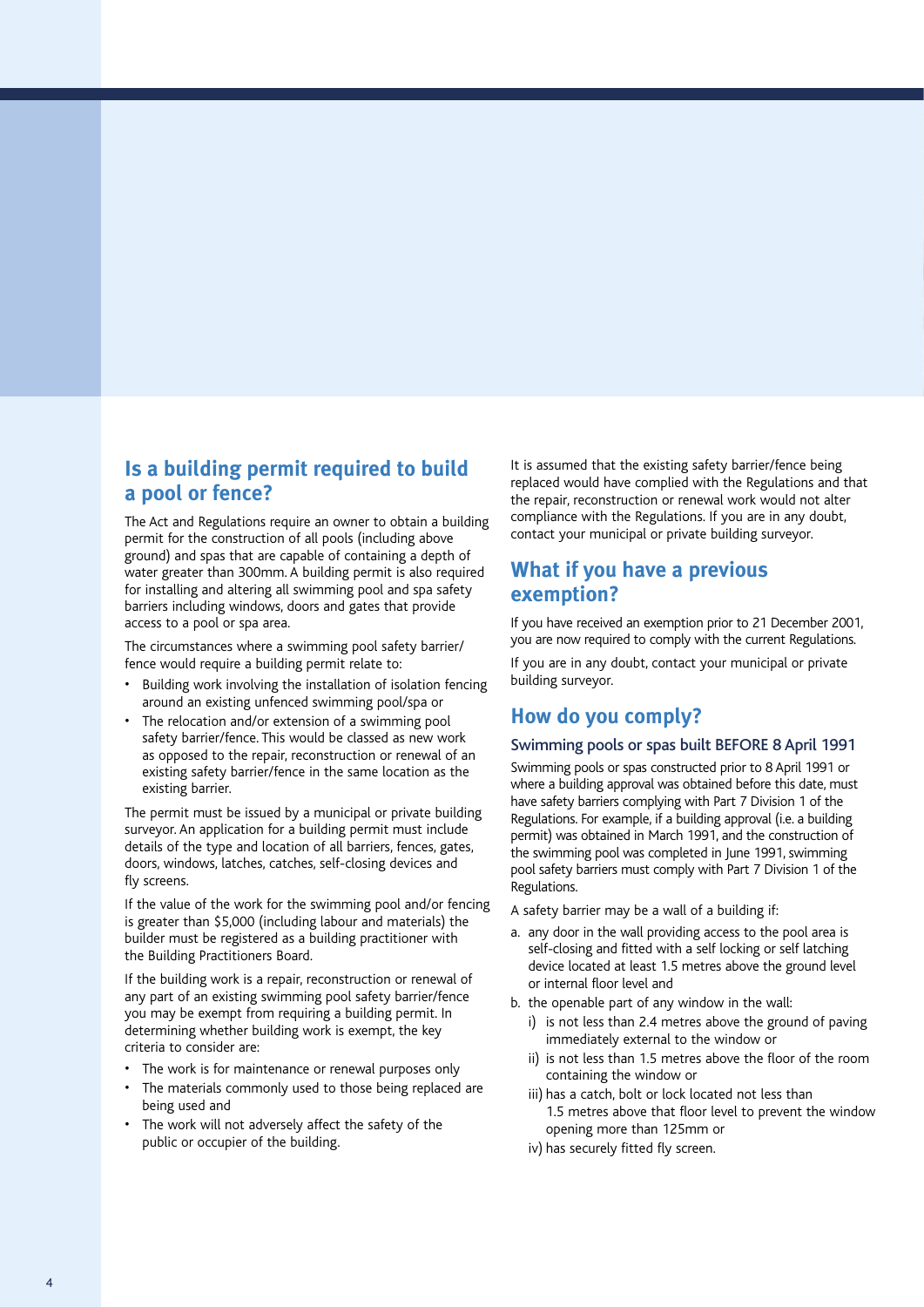

Fences and gates complying with AS 1926.1-1993 'Fencing for Swimming Pools' also satisfy the definition of a safety barrier. Alternatively, a paling fence complies as a safety barrier if:

- a. it is at least 1.5 metres in height measured above ground level on the approach side and;
- b. any gate in the fence is fitted with a self-locking or self-latching device located at least 1.5 metres above the ground level.

(If a boundary fence is to be incorporated as a safety barrier, the pool owner must have the adjoining owner's consent to any alterations.)

All doors and gates regardless of when the swimming pool or fence was built, that allow access into the pool area containing a swimming pool or spa must now be fitted with a device that returns the door or gate to its closed position:

- a. from any position in the range of positions from fully open to resting on the lock or latch and
- b. from a stationary start from any position within that range without the application of manual force.

The pool owner must determine the extent of the "pool area" of the property, which will require the fences and barriers. In many cases this could be the backyard as shown in the figure below.

#### **Diagram 1** Example of a pool area



#### Swimming pools and spas built ON or AFTER 8 April 1991

All swimming pools and spas constructed, or for which a building approval was granted ON or AFTER 8 April 1991 must have a child-resistant safety barrier that complies with the Australian Standard 1926 Parts 1 and 2, which states:

- 1. Swimming pool or spa safety fencing must be designed and constructed so that young children cannot climb on the fence or any attached members. The fence height, any horizontal fencing components, such as openings, footholds in the fence, and the operation of self-closing and self-latching gates must be taken into account.
- 2. Gates must swing outwards from the swimming pool or spa area and be fitted with a self-closing device that will return the gate to the fully closed position and engage the latching device.
- 3. The latching device must automatically operate on the closing of the gate and prevent the gate from being re-opened without manual release. This device must also be located a minimum of 1.5 metres above finished ground level.
- 4. Walls of buildings can also be acceptable, subject to consideration of doors and windows as set out in Australian Standard 1926.1.

Fences and gates complying with AS 1926 Part 1 satisfy the requirements of the *Building Code of Australia as* a safety barrier.

In all cases, fencing, barriers and safety equipment must be completed within six months of work starting on the construction of a swimming pool or spa.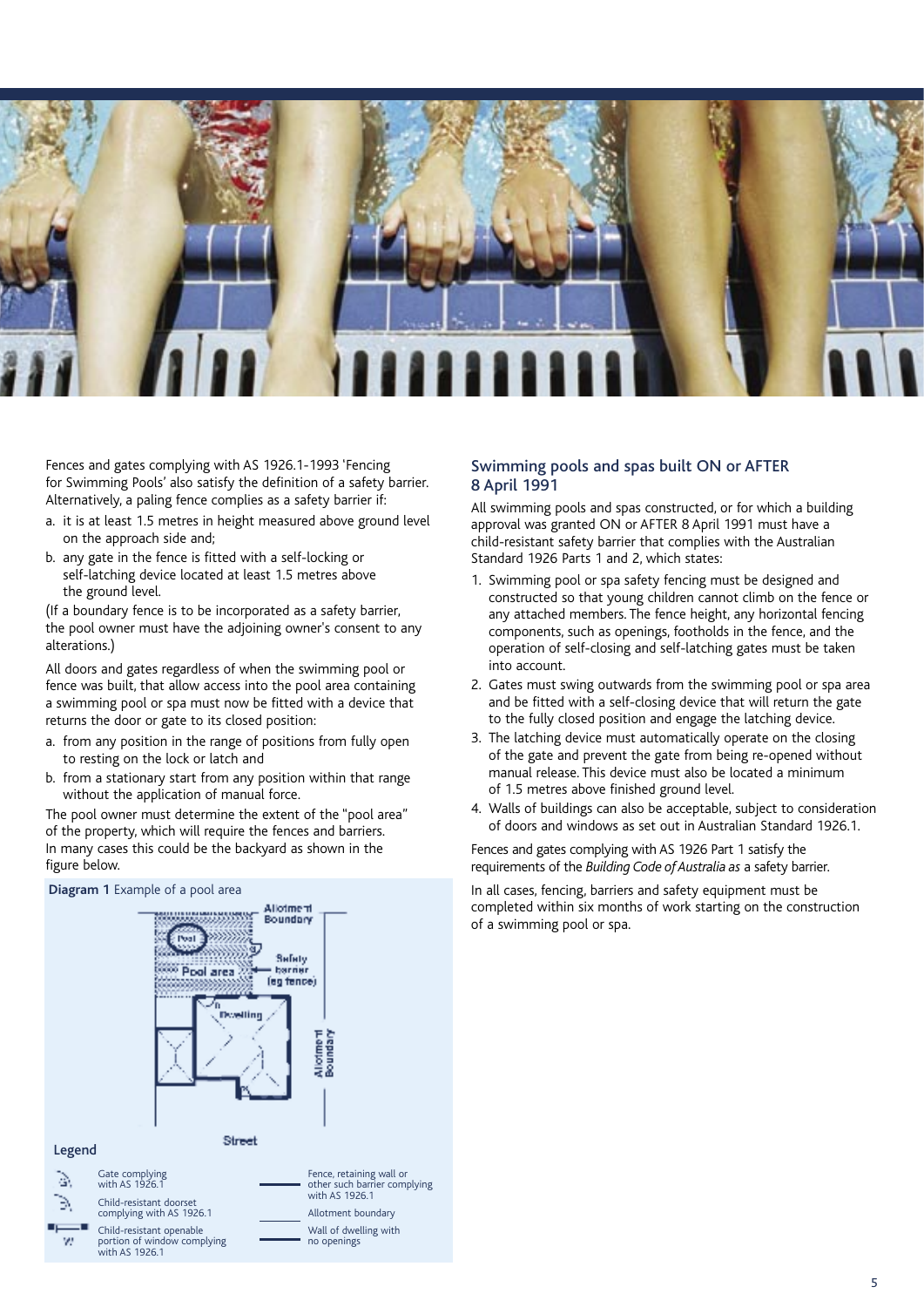#### Where should safety barriers be located?

The following examples show where safety barriers are typically located.



Street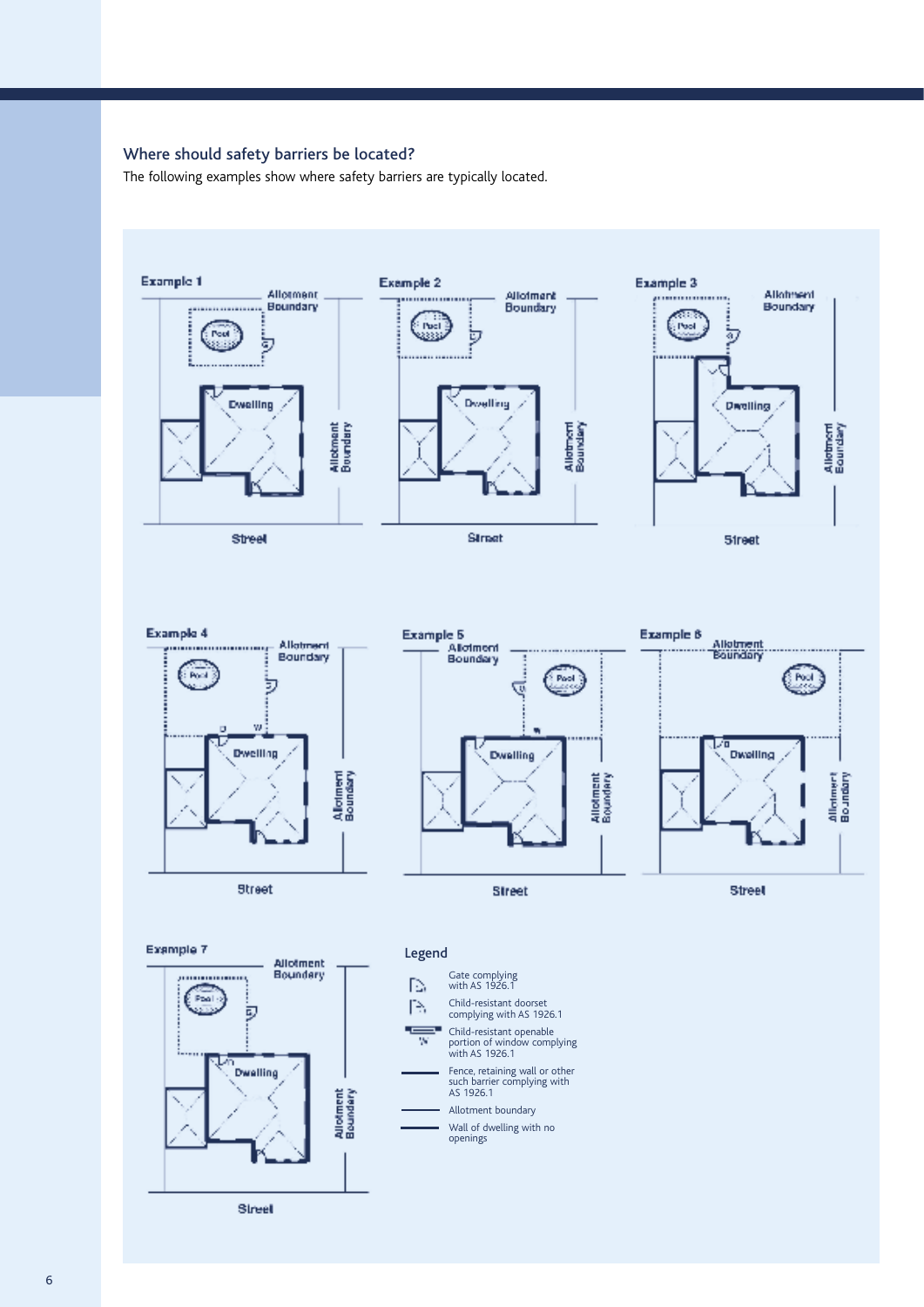

## **What maintenance is required?**

The Building Commission recommends the following safety checklist for maintaining safety barriers:

- Maintain gates and fences regularly
- Maintain correct safety measures to gates, doors and windows such as self-closers, latches, flyscreens, catches, and bolts by adjusting as required to keep in good working condition
- Make sure there are no tree branches, pot plants, or other items that could be used to climb the barrier to access the swimming pool or spa within a 1.2 m radius of the safety barrier
- Ensure that any chairs, boxes, pool pumps, or other items that could be used to climb the barrier to access the swimming pool are removed
- Make sure any fences (especially timber paling fences) are in good repair and non-climbable
- Ensure all gates and doors that provide access to the swimming pool or spa are closed at all times, except when entering or leaving the area
- Make sure that the neighbours' properties adjoining your swimming pool or spa area have no potential hazards or climbable objects.

As the occupier of a home you are responsible for taking all reasonable steps to ensure that any fence or barrier restricting access to a swimming pool or spa area is maintained and operating effectively.

## **Frequently asked questions**

#### 1. What if I have an above ground swimming pool or spa?

 The walls of an above ground swimming pool or spa provide a barrier if they are at least 1.2 m in height and do not have a surface which enables a child to gain a foothold and climb into the swimming pool or spa. Any objects that could be climbable by a young child, such as a pool ladder, pool filter and pump equipment should be properly fenced.

#### 2. I have recently purchased a house where there is no fence around the swimming pool or spa. Whose responsibility is it to install a fence?

 As the new owner you are responsible for ensuring that the safety barrier is provided. If you own, or are purchasing a home with a swimming pool or spa, and are not sure that the swimming pool or spa fence or barrier complies, check with your private or local council building surveyor.

#### 3. I have recently purchased an inflatable swimming pool. Does it require fencing?

 An inflatable swimming pool, which is capable of containing a depth of water greater than 300 mm, requires a safety barrier. This may be typical swimming pool fencing, boundary fencing with additional consideration and/or treatment to gates, fences etc, the walls of the house with additional consideration and/or treatment to doors and windows etc, or any combination of these.

#### 4. I have recently installed a cover over the swimming pool or spa. Does it comply with the legislation?

 The placing of a cover or lid over the swimming pool or spa does not comply. You are required to provide a safety barrier.

#### 5. How do I know if the barrier around my swimming pool complies with the law?

 Your private or local council building surveyor can provide you with further written details of what is required for compliance usually on a fee-for-service basis.

#### 6. I have a doorway leading into a pool area, and the opening contains a solid door as well as a flywire door. Which door must comply with the Regulations?

 It is only necessary to fit child-resistant door furniture to one of the doors. In choosing which door, you must ensure that access will be restricted to the pool area, and that the door will form part of the continuous pool barrier. In the case were the door chosen is a screen door it is recommended that the door be of solid construction with securely fitted fly wire. The door must be kept closed and latched or locked at all times, except when a person is in the act of entering or leaving the pool area.